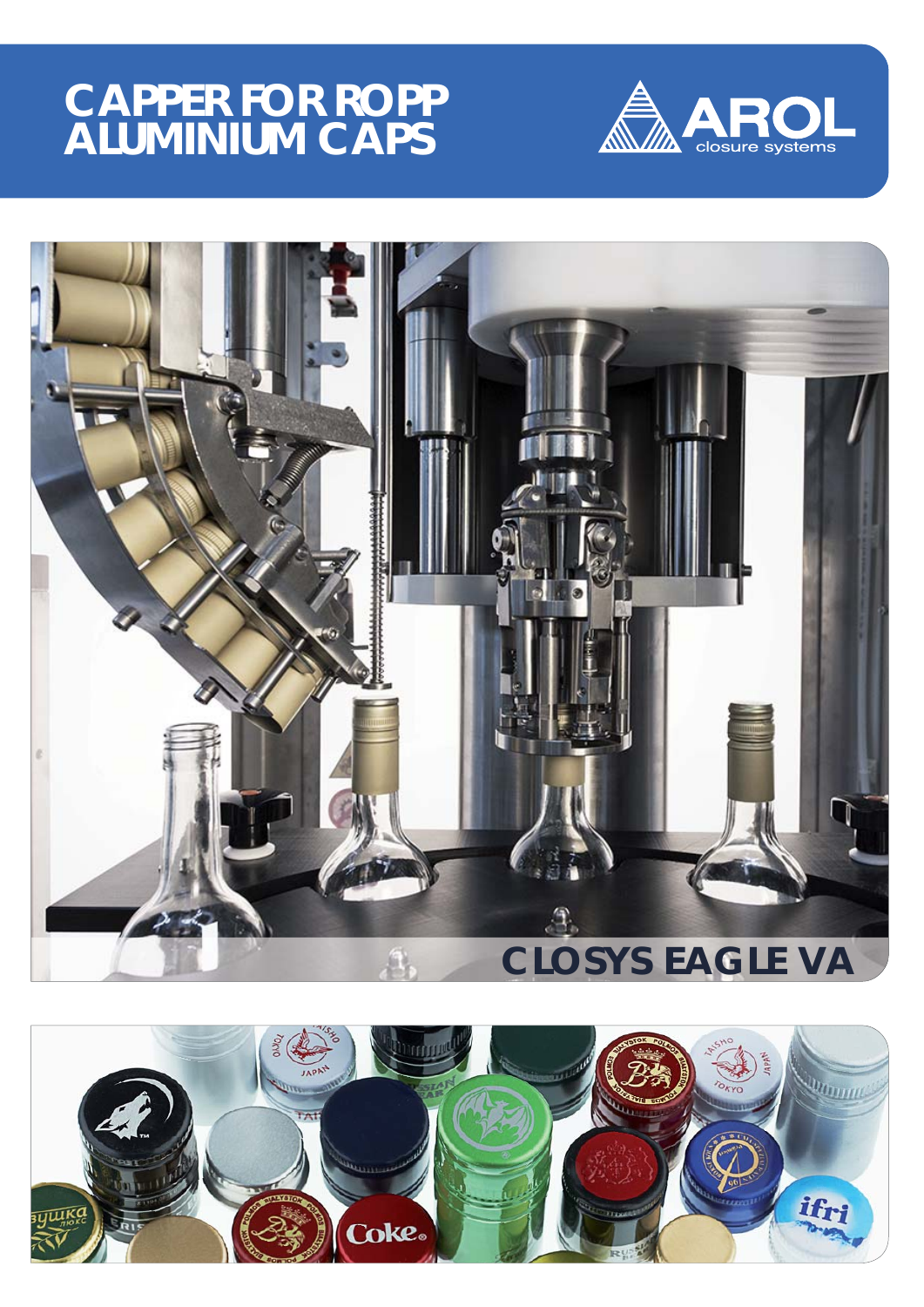

## **CAPPER FOR ROPP ALUMINIUM CAPS**

| <b>SPEED PRODUCTION</b>      | UP TO 50 BPM / 3.000 BPH                                                                                                                                                                  |
|------------------------------|-------------------------------------------------------------------------------------------------------------------------------------------------------------------------------------------|
| <b>MAIN MARKET</b>           | WINE&SPIRITS • BEVERAGE • FOOD                                                                                                                                                            |
| <b>CAPS APPLICATION</b>      | ROPP ALUMINUM CAPS                                                                                                                                                                        |
| <b>CLOSURE HEADS</b>         | CAPS THREADING HEADS WITH 4 OR 6 ROLLERS                                                                                                                                                  |
| <b>VERSIONS</b>              |                                                                                                                                                                                           |
| <b>STANDARD</b>              | STRUCTURE WITH PAINTED STEEL COMPONENTS. NOT WASHABLE                                                                                                                                     |
| <b>WASHABLE</b>              | STAINLESS STEEL COMPONENTS. SUITABLE FOR COMPLETE WASHING (THANKS TO GASKETS AND LABYRINTHS)<br>OF THE CORKER                                                                             |
| <b>OPTIONS</b>               |                                                                                                                                                                                           |
| <b>ON CAPS CHUTE</b>         | N <sub>2</sub> INJECTION DEVICE . CAPS WASHING . UV LAMP                                                                                                                                  |
| <b>QUICK FORMAT CHANGE</b>   | SORTER (MANUAL OR AUTOMATIC) • CAPS CHUTE • CONTAINERS HANDLING • THREADING HEADS                                                                                                         |
| <b>OTHER</b>                 | MOTORIZED HEIGHT ADJUSTMENT • CAPS ELEVATOR • SUPPLEMENTARY CAPS HOPPER                                                                                                                   |
| <b>FT SYSTEM INSPECTIONS</b> | CAPS INSPECTION BEFORE CAPPING (QT) • CAPS PRESENCE • CORRECT CAPS APPLICATION • FILLING LEVEL CONTROL • QUALITY CONTROL STATION (QCS: REMOVAL TORQUE, FILL LEVEL, WEIGHT, O2, CO2, LEAK) |

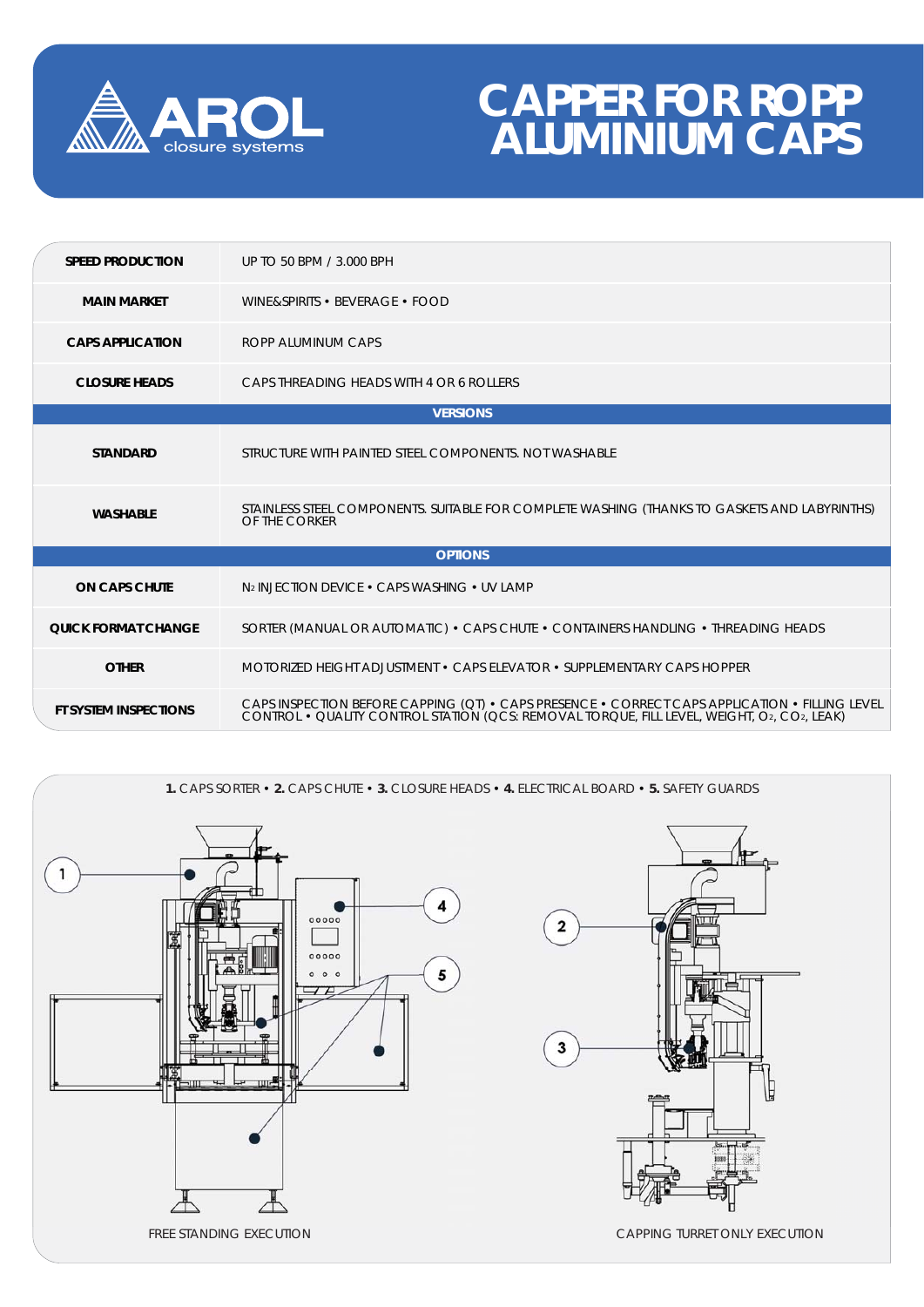# **CLOSYS EAGLE VA**